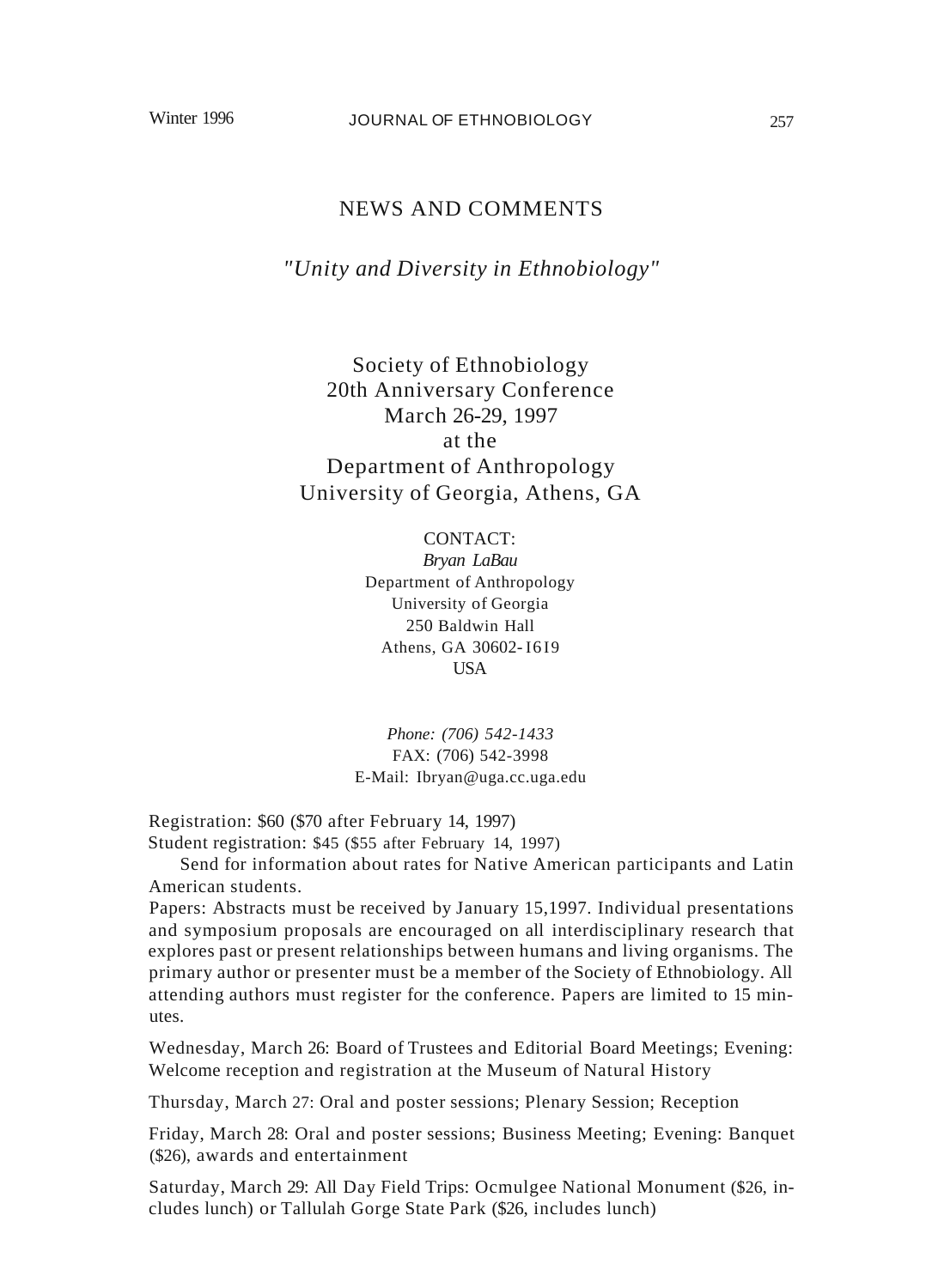Make checks or money order payable to Ethnobiology Conference and send to Ethnobiology Conference Chair, Department of Anthropology, Baldwin Hall, Room 250, Athens, GA 30602-1619 USA. Please enclose a self-addressed, *stamped* postcard, if you want acknowledgment of receipt.

Visit the Conference website at http://www.flmnh.ufl.edu.anthro.events.ethno.htm

## **INTERNATIONAL CONFERENCE ON MEDICINAL PLANTS: MEDICINAL PLANTS FOR SURVIVAL**

From 16 to 20 February, 1998, there will be an International Conference on Medicinal Plants Conservation, Utilization, Trade & Cultural Traditions, to be held at the National Institute of Advanced Studies, Indian Institute of Science Campus, Bangalore. The central theme of the conference is Medicinal Plants for Survival.

This conference seeks to bring together people from diverse disciplines who are concerned about the future of medicinal plants and are keen to forge viable forms of regional and international cooperation that will influence policies and promote strategic action. Participants will share experiences, approaches and strategies pertaining specifically to medicinal plants, related to the following areas: (1) Conservation Action *(in situ* & *ex situ);* (2) Databases; (3) National Conservation Policies; (4) Community oriented applications in context of Primary Health Care; (5) Domestication & Cultivation; (6) Trade & Small Enterprise Development; (7) Contributions of Indigenous Knowledge Systems; and (8) Traditional Knowledge & Resource Rights. The conference will bring to bear a new level of analysis and an immediate action program following the conference.

The expected outcomes of the conference are: (1) Guidelines for design of national and global medicinal plant conservation politics and action strategies; (2) Initiatives for global and regional networking of medicinal plant conservation efforts; (3) Initiatives for global and regional co-operation amongst medicinal plant-based efforts related to primary health care, databases, enterprises, cultivation, indigenous knowledge systems, and traditional knowledge and resource rights.

For more information, contact: Foundation for Revitalization of Local Health Traditions (FRLHT), No. 50, 2nd Stage, MSH Layout, Anandanagar, Bangalore-560024, India. Tel. +91.80.3336909 or 3330348, FAX +91.80.3334167, e-mail: root@frlht.ernetin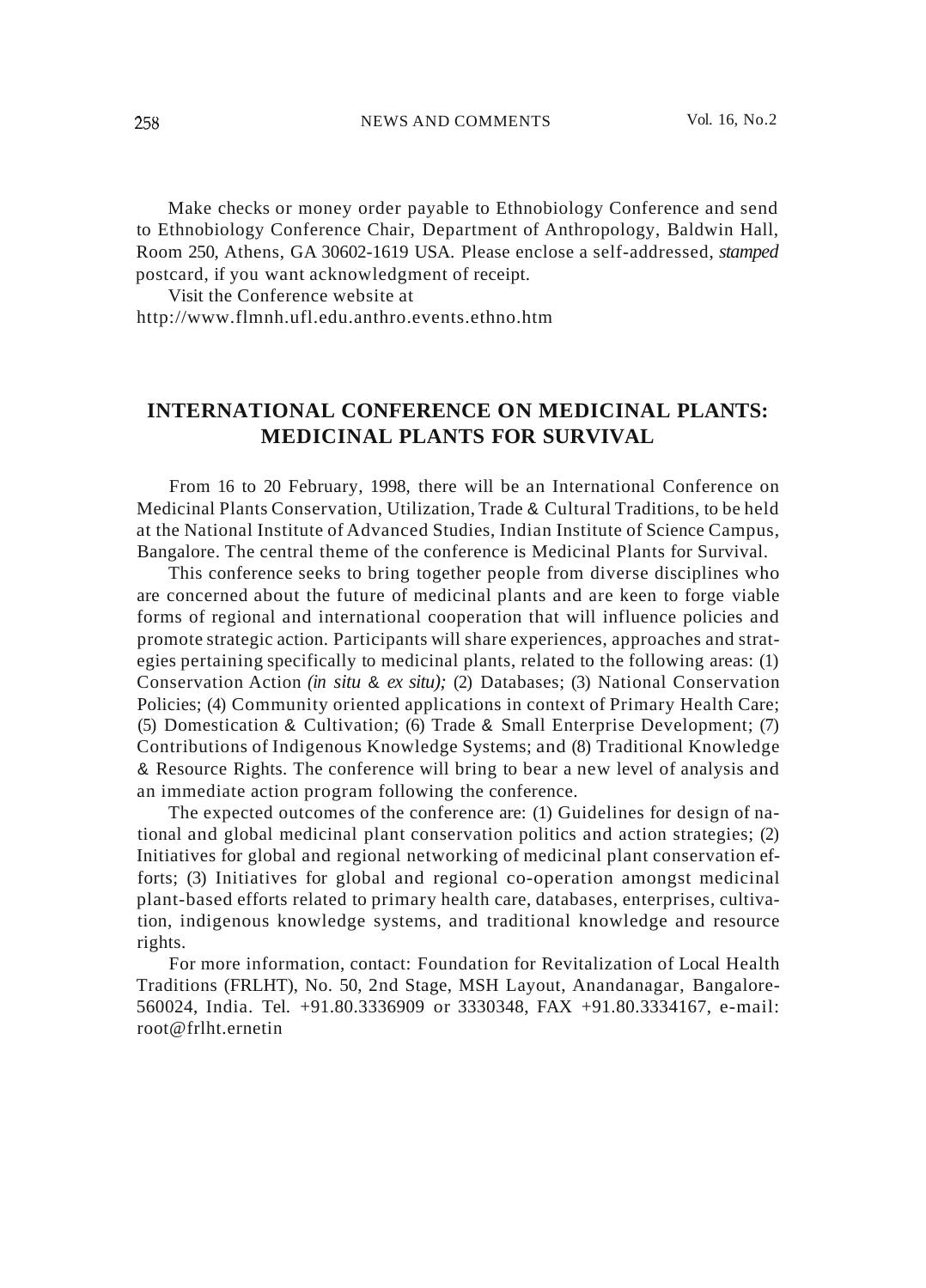## **THREATS TO THE WORLD'S BIOCULTURAL DIVERSITY**

## *Dr. Luisa Mafji, Institute ofCognitive Studies,* 608 *Barrows Hall, U California, Berkeley, CA* 94720; *phone: (510) 643-1728;fax: (510)* 6435688; *e-mail: mafji@cogsci.berkeley.edu.*

[Report on the working conference "Endangered Languages, Endangered Knowledge, Endangered Environments", held at U California at Berkeley, October 25-27, 1996. To appear in "Conference Call" column, Anthropology Newsletter, February 1997.]

On October 25-27,1996, an international group of scholars, professionals, and activists came together at U California, Berkeley for the working conference "Endangered Languages, Endangered Knowledge, Endangered Environments". This event was the first joint meeting of experts from an array of disciplines in the social, behavioral, and biological sciences ranging from linguistics to anthropology, ethnobiology, culhtral geography, economics, cognitive psychology, biology, and ecology, along with natural resource conservationists, culhtral advocates, and representatives of indigenous peoples. The meeting was called to explore the complex connections between cultural and biological diversity, the interrelated causes and consequences of loss of both forms of diversity, and the role of indigenous and minority languages and of traditional knowledge in bioculhtral diversity maintenance and the promotion of sustainable human-environment relationships. Participants also discussed plans for integrated research, training, and action in this domain.

*Diversity Loss on Earth.-In* their respective fields, these various communities of researchers and activists have been calling attention to the dramatic effects of rapidly occurring global processes ofsocioeconomic and ecological change on the very objects of their concerns: human culhtral and linguistic groups and their traditional knowledge; biological species; and the world's environments. An ever-growing body of literature on endangered languages, vanishing cultures, biodiversity loss, and ecosystems at risk is accumulating, attesting to the perceived gravity and urgency of such issues. Underlying these concerns is a common interest in the future of humanity and of life on earth. However, communication all across these fields of endeavor has been slow in developing. The conference was conceived to begin to fill this gap.

*Links Between Biological and Cultural Diversity.---Conference* participants first established theoretical common ground by considering notions of biological diversity and diversification, on the one hand, and linguistic and culhtral diversity and diversification, on the other, and outlining analogies and discrepancies between these different manifestations of the diversity of life. They heard reports about the comparable magnitude and pace of the current extinction crises affecting biological species and human languages, and examined evidence of remarkable overlaps between global mappings of the world's areas of biological megadiversity and areas of high linguistic diversity. The possible factors accounting for these correlations were discussed in light of issues of human-environment coevolution and in terms of various ways that have been proposed by ethnobiologists and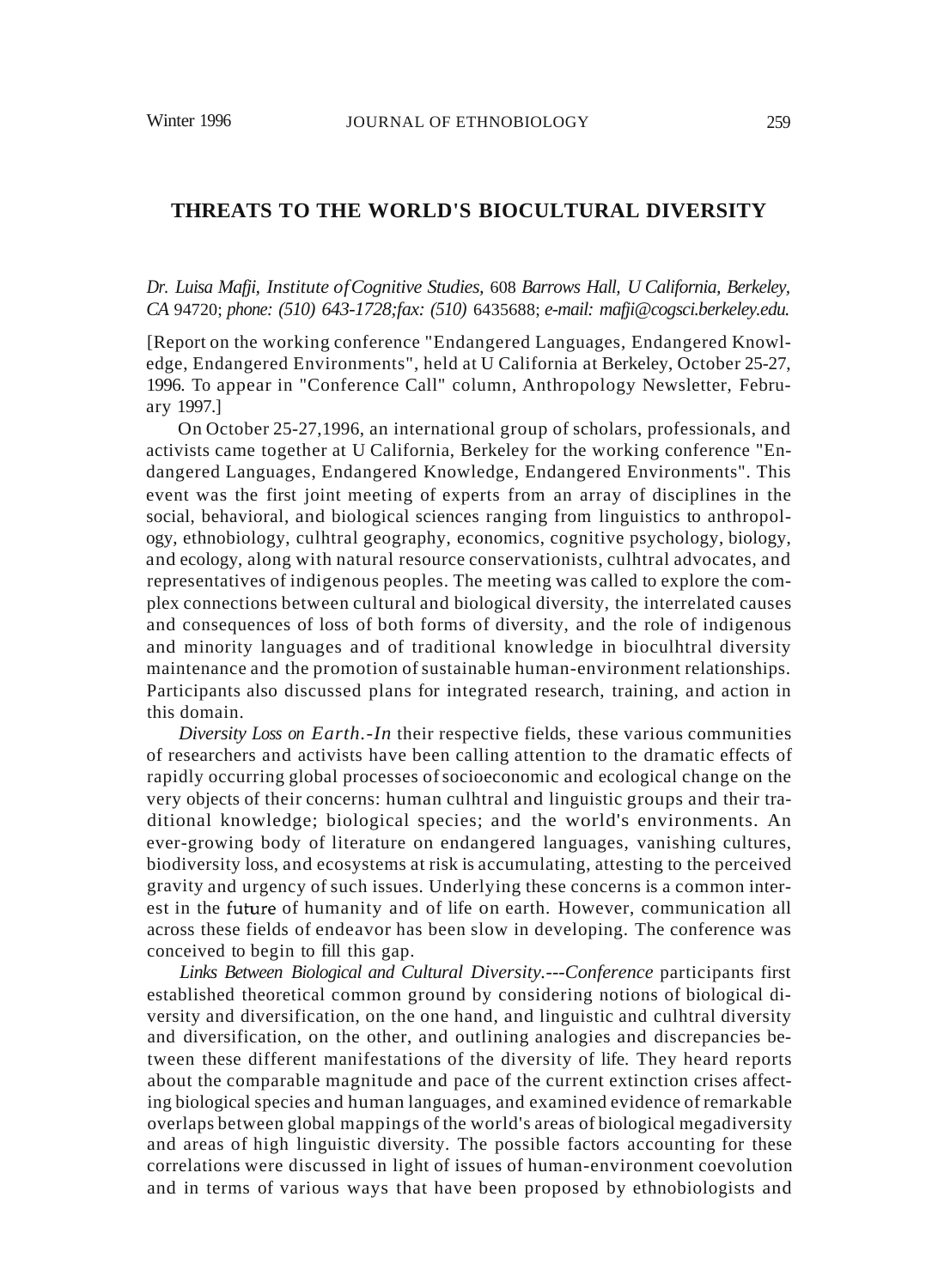human ecologists in which cultural diversity might enhance biodiversity or vice versa. In this perspective, the need to address the foreseeable consequences of massive disruption of such long-standing interactions was stressed, and the converse correlation between low-diversity cultural systems and low biodiversity was noted.

The notion of endemism emerged as of particular relevance in talking about both biological and linguistic diversity, from the point of view of the especially threatened status of species or languages endemic to a single region---or even worse, a single country, making them extremely vulnerable to the vagaries of national sociopolitical and economic processes. Linking the two forms of endemism, a notion of "ethnobiological endemism" was proposed, underscoring the local nature of traditional environmental knowledge and its comparable vulnerability by those same processes. Also centrally relevant to the conference's perspective was evidence concerning indigenous and local peoples' knowledge not only about natural kinds, but also about ecological relations. The need to systematically and comparatively study this ecological knowledge and how it correlates with reasoning about and action vis-a-vis the environment (as in the extraction and use of natural resources) was affirmed.

In describing the structural and functional deterioration that characterizes processes of language loss, linguists pointed to the various levels at which such processes can and do affect the maintenance of traditional environmental knowledge-from loss of biosystematic lexicon to loss of traditional stories and other forms and contexts of communication. The role of various factors of cultural change and acculturation, such as schooling and migration, were explored. Cognitive psychologists provided new evidence about processes of folkbiological knowledge devolution in societies that have moved away from direct contact with nature, although such processes were shown to be less straightforward than earlier studies had suggested.

Numerous case studies were presented on issues of language and knowledge loss and the interactions between cultural and biological diversity, spanning Africa, Asia, Oceania, and the Americas, and covering both indigenous and other local groups, such as migrants, and exemplifying a variety of linguistic stocks and of modes of subsistence, from hunting and gathering to agriculture. Several presentations also illustrated patterns of cultural and linguistic resistance and knowledge persistence, as well as efforts to revitalize languages and cultures that had gone extinct, with a special focus on maintaining or recovering and newly applying knowledge about traditional resource management practices. Finally, a set of presentations was devoted to both grassroots and international initiatives aimed at biocultural conservation, as well as to issues of indigenous land rights and traditional resource rights, that were seen as inextricably linked to the viability of local communities and their languages and cultures. Issues of common property resources were discussed in this connection. New economic models, based on a coevolutionary social and ecological framework, were proposed as the context in which humanity at the end of the millennium could strive to achieve sustainability and maintain biological and cultural diversity.

*Future Directiol1s.-While* participants agreed in recognizing the interconnectedness of biological, cultural, and linguistic diversity, a shared need